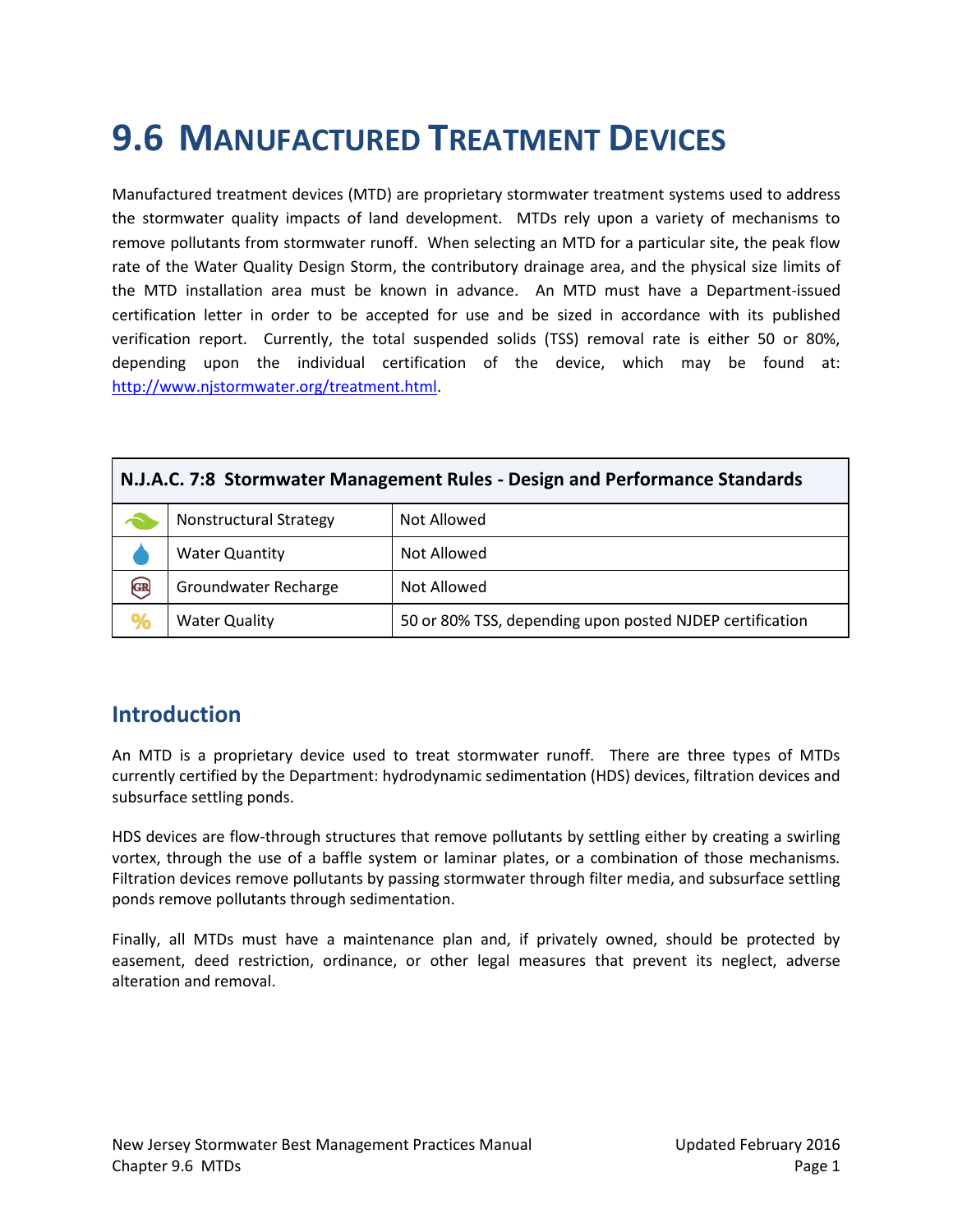# **Applications**



The total suspended solids (TSS) removal rate for MTDs is based on NJDEP certification of each device. To receive credit for the NJDEP certified TSS removal rate, MTDs must be correctly sized. The most current MTD certifications with sizing information can be found on the Department's stormwater website at: <http://www.njstormwater.org/treatment.html>. Note that this certification list is subject to change. As technologies evolve, additional MTDs may become certified and get added to the list. Conversely, existing certifications may expire and be removed from the list. Therefore, it is important to check the website regularly when considering using an MTD in any type of site design.

## **Design Criteria**

### **Basic Requirements**

Presented below are general design criteria for MTDs; however, each MTD has additional design criteria based on the type of device and the model. For a full list of design criteria for a specific MTD, please refer to the certification documents at: [http://www.njstormwater.org/treatment.html.](http://www.njstormwater.org/treatment.html)

### **Flow Rate**

- All MTDs must be selected based on the peak flow rate of the Water Quality Design Storm for the entire contributory drainage area to the MTD, which may have size restrictions. For more information on specific limitations refer the certification letter for that specific MTD.
- When calculating the flow rate using Natural Resource Conservation Service (NRCS) methodology, the Delmarva unit hydrograph may not be used. The standard unit hydrograph with a peak rate factor of 484 must be used in this calculation.
- When calculating the flow rate using the Rational Method, the intensity of the Water Quality Design Storm must be determined using the Rainfall Intensity-Duration Curve located in *Chapter 5: Computing Stormwater Runoff Rates and Volumes*. The correct intensity value to use is directly correlated to the computed time of concentration. As such, noting that the Water Quality Design Storm is defined as 1.25 inches of rain falling over a 2-hour time period, it is incorrect to utilize an average intensity of 0.625 inches/hour when sizing MTDs, because MTDs are based on peak flowrates, as opposed to runoff volumes. For the same reason, use of the Modified Rational Method is not allowable when sizing MTDs.
- Future connections to a system that includes an MTD are prohibited if the proposed maximum water quality treatment flow rate of the existing MTD would be exceeded.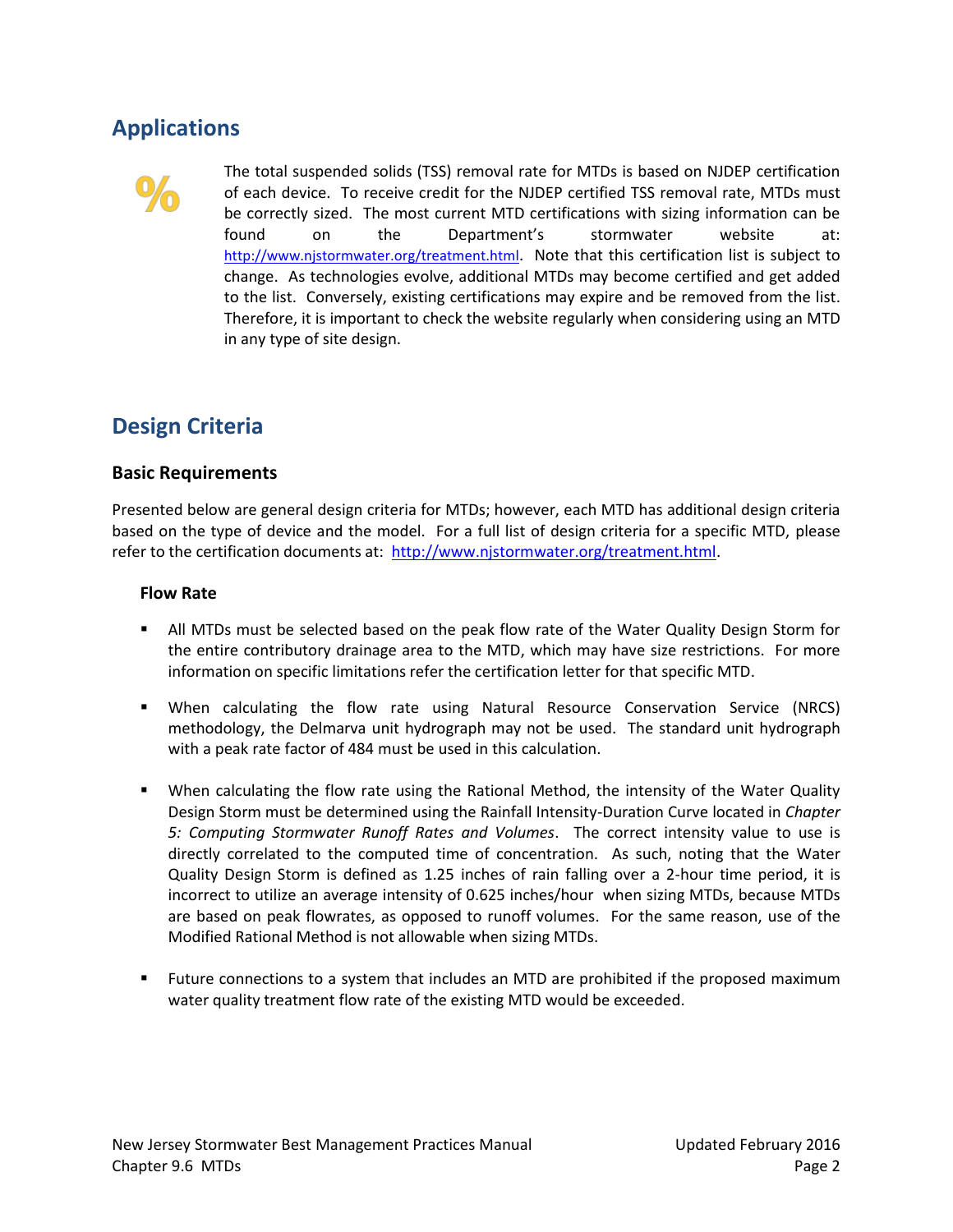### **Structural**

- All devices subject to vehicular loading must be designed for at least HS-20 traffic loading at the surface.
- **All joints and connections must be watertight.**
- The manhole cover, or other approved permanent marker, must clearly indicate that it is a pollutant-trapping device.

### **Safety**

All MTDs must be designed to safely convey overflows to downstream drainage systems. The design of the overflow structure must be sufficient to provide safe, stable discharge of stormwater in the event of an overflow. Safe and stable discharge minimizes the possibility of adverse impacts, including erosion and flooding in down-gradient areas. Therefore, discharge in the event of an overflow must be consistent with the Standards for Off-Site Stability found in the *Standards for Soil Erosion and Sediment Control* in New Jersey.

### **Outflow**

Blind connections to downstream facilities are prohibited. Any connection to downstream stormwater management facilities must include access points such as inspections ports and manholes, for visual inspection and maintenance, as appropriate, to prevent blockage of flow and ensure operation as intended. All entrance points must adhere to all Federal, State, County and municipal safety standards such as those for confined space entry.

### **Tailwater**

The effects of tailwater must be considered based upon the MTD manufacturer's recommendations.

### **Access Requirements**

An access roadway must be included in the design to facilitate monitoring and maintenance. If the access roadway is constructed of impervious material, take note that it may be subject to the stormwater quality, quantity, and/or groundwater recharge requirements at N.J.A.C. 7:8-5.4 and 5.5.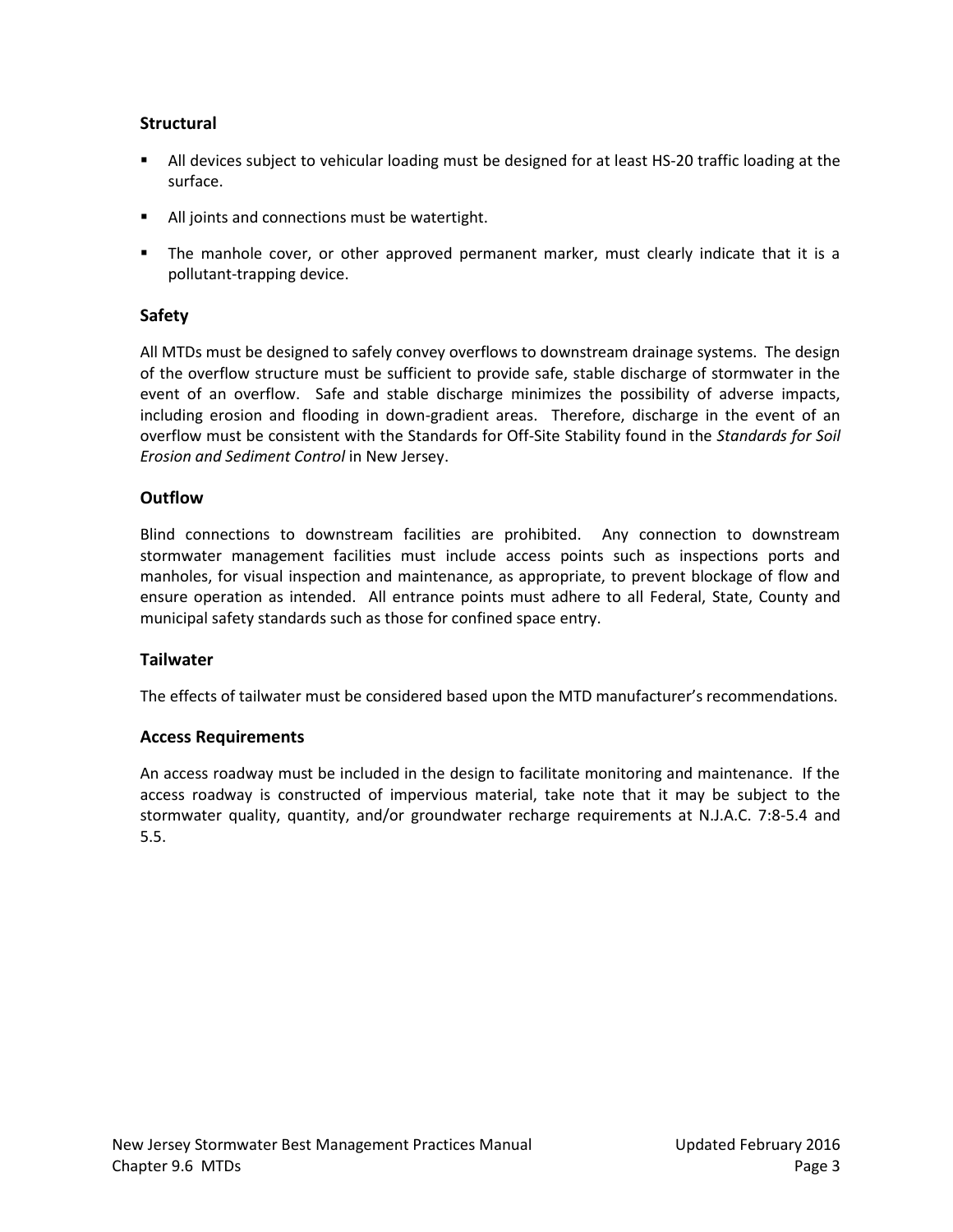# **Sizing an MTD**

The examples below illustrate how to size a manufactured treatment device to treat the runoff generated by the Water Quality Design Storm.

**Example 1:** The following parameters apply:

| Area =                             | 1 acre               |
|------------------------------------|----------------------|
| CN Value =                         | 98 (100% Impervious) |
| $T_c =$                            | 6 minutes            |
| Unit Hydrograph Peak Rate Factor = | 484 (SCS)            |

#### **Step #1: Runoff Calculations**

Using the Natural Resource Conservation Service (NRCS) methodology, the Water Quality Design Storm runoff peak flow rate was calculated to be 2.93 cfs.

#### **Step #2: Selecting the appropriate MTD model**

The website <http://www.njstormwater.org/treatment.html> contains a table, shown on the following page, of the MTDs certified at the time of publication of this chapter. As the table shows, some MTDs currently have both field and laboratory verifications. In such a case, either verification may be used to size the MTD. Clicking on the word *certification* in the appropriate cell of the table will open the certification letter for that MTD, which includes either an example on how to size the MTD or a table with model numbers and allowable flow rates for each model. The information presented in the certification letter must be used to size the MTD.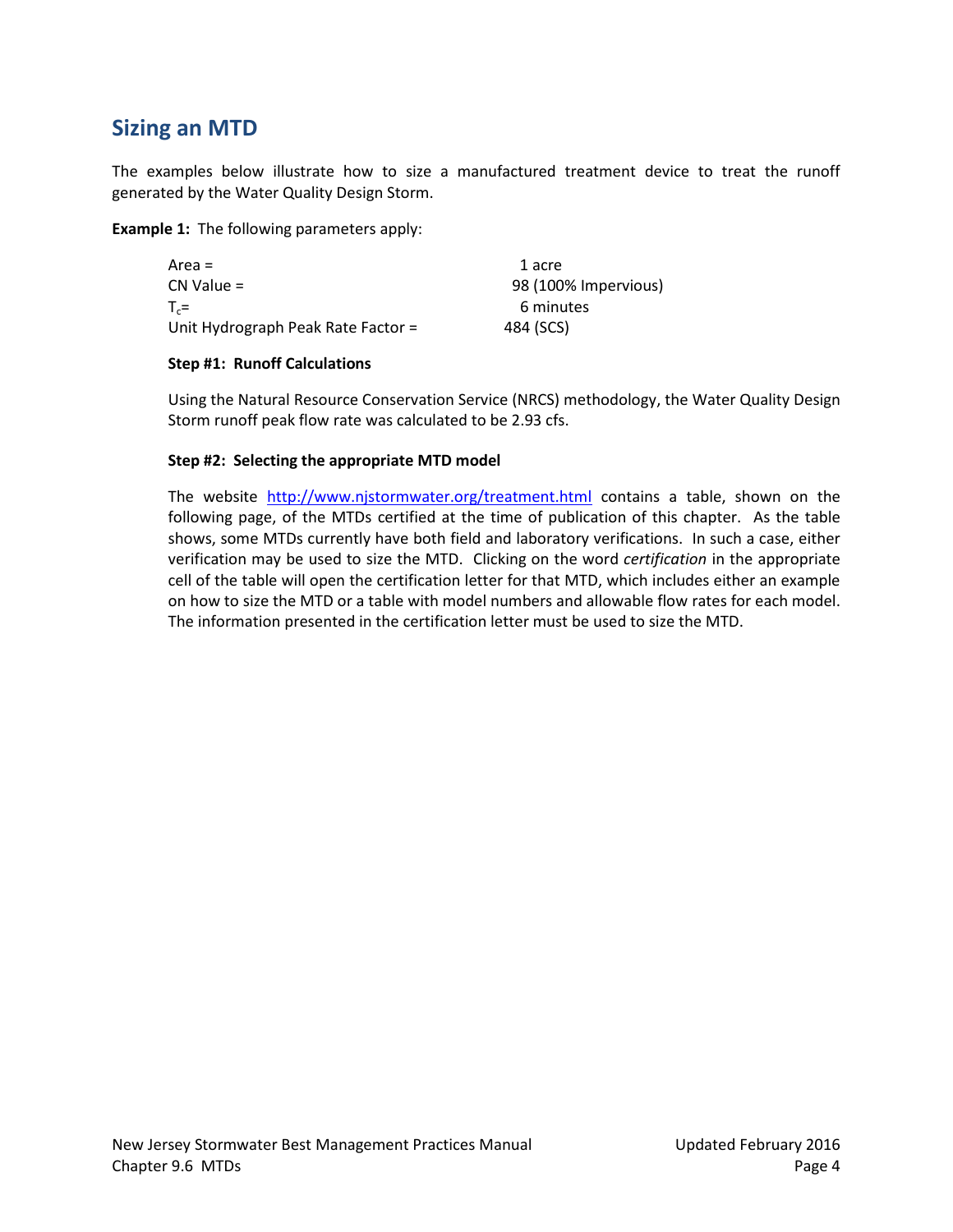|  | <b>Current Listing of Department Approved Stormwater MTDs</b> |
|--|---------------------------------------------------------------|
|--|---------------------------------------------------------------|

| <b>Stormwater</b><br><b>Management</b><br>Manufactured<br><b>Treatment</b><br><b>Devices Certified by</b><br><b>NJDEP</b> | <b>MTD</b><br>Laboratory<br><b>Test</b> | <b>Field Test</b><br><b>Certifications Certifications Certifications</b> | Superseded | <b>Certified</b><br><b>TSS</b><br><b>Removal</b><br>Rate | <b>Maintenance</b><br>Plan |
|---------------------------------------------------------------------------------------------------------------------------|-----------------------------------------|--------------------------------------------------------------------------|------------|----------------------------------------------------------|----------------------------|
| AquaFilter Filtration Chamber<br>by AquaShield, Inc.                                                                      |                                         | Certification                                                            | Superseded | 80%                                                      | Plan                       |
| Agua-Swirl Concentrator<br>By Agua-Shield. Inc.                                                                           |                                         | Certification                                                            | Superseded | 50%                                                      | Plan                       |
| Continuous Deflective<br>Separator (CDS) Unit<br>by CONTECH Stormwater<br>Solutions, Inc.                                 | Certification                           | Certification                                                            | Superseded | 50%                                                      | Plan                       |
| Downstream Defender<br>by Hydro International, Inc.                                                                       | Certification                           |                                                                          | Superseded | 50%                                                      | Plan                       |
| Dual Vortex Separator by<br>Oldcastle Stormwater<br>Solutions                                                             | Certificaton                            |                                                                          |            | 50%                                                      | Plan                       |
| Filterra Bioretention System<br>by Contech Engineered<br>Solutions                                                        | Certification                           |                                                                          | Superseded | 80%                                                      | Plan                       |
| Jellyfish Filter<br>by Imbrium Systems<br>Corporation                                                                     |                                         | Certification                                                            | Superseded | 80%                                                      | Plan                       |
| Media Filtration Systems<br>by CONTECH Stormwater<br>Solutions, Inc.                                                      |                                         | Certification                                                            | Superseded | 80%                                                      | Appendix A                 |
| StormPro Stormwater<br><b>Treatment Device</b><br>by Environment 21, LLC                                                  | Certification                           |                                                                          |            | 50%                                                      |                            |
| StormVault<br>by Jensen Precast, Inc.                                                                                     |                                         | Certification                                                            | Superseded | 80%                                                      | Appendix A                 |
| Stormwater Management<br>StormFilter<br>by CONTECH Stormwater<br>Solutions, Inc.                                          |                                         | Certification                                                            | Superseded | 80%                                                      | Plan                       |
| Up-Flo Filter<br>by Hydro International                                                                                   |                                         | Certification                                                            | Superseded | 80%                                                      | Plan                       |
| Vortechs Stormwater<br>Treatment System<br>by CONTECH Stormwater<br>Solutions, Inc                                        |                                         | Certification                                                            | Superseded | 50%                                                      | Plan                       |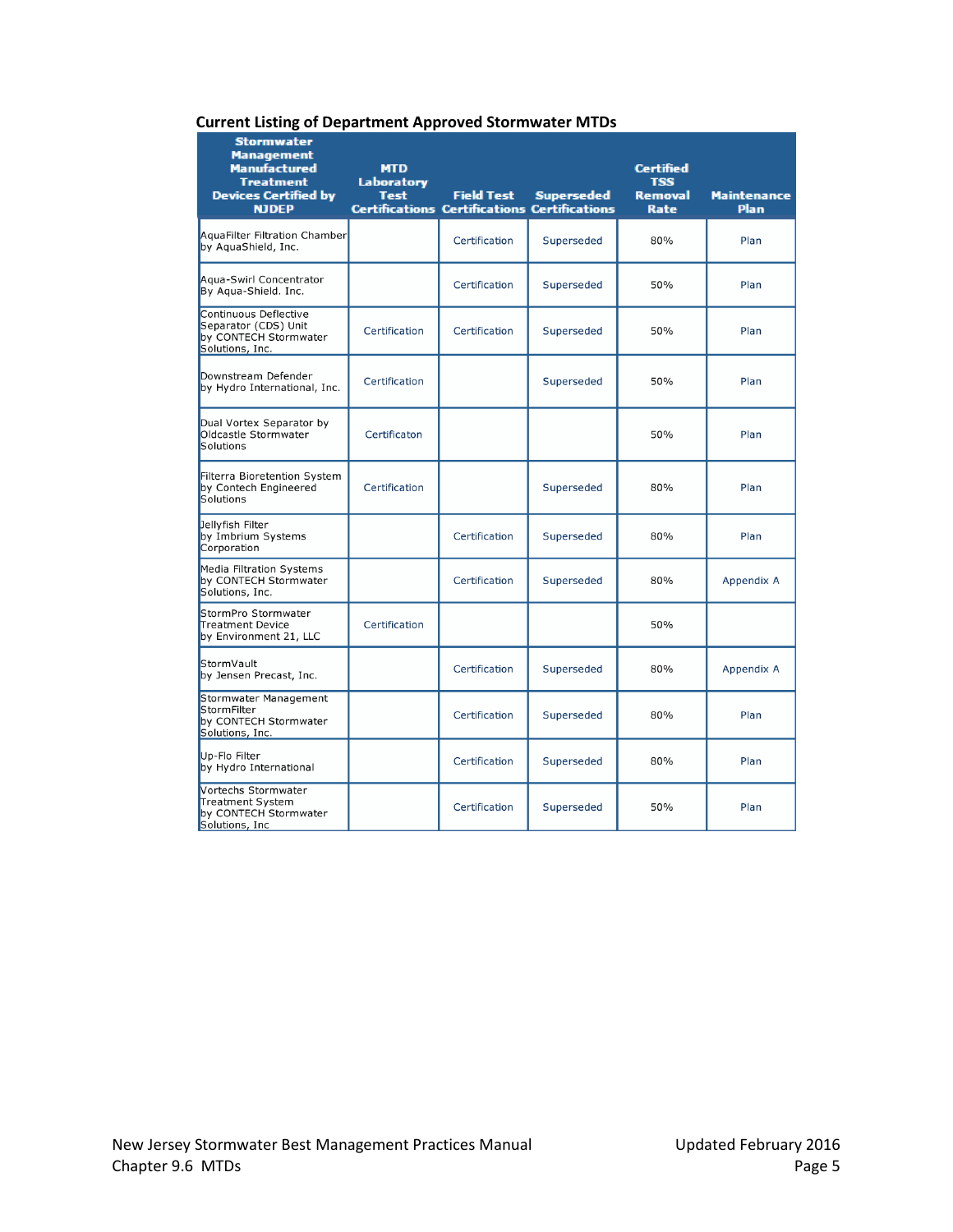For this example, the following MTD models would be acceptable (this only includes MTDs certified as of the date of publication of this chapter and is not intended to either exclude MTDs that are certified afterward or allow the use of MTDs with certifications that have subsequently expired):

| <b>MTDs Certified for 50% TSS Removal</b> |               |                                                            |  |
|-------------------------------------------|---------------|------------------------------------------------------------|--|
| <b>MTD</b>                                | <b>Model</b>  | <b>Maximum Water Quality</b><br><b>Treatment Flow Rate</b> |  |
| Aqua-Swirl                                | $AS-7$        | 3.55 cfs                                                   |  |
| <b>CDS</b>                                | CDS-8         | 3.7 <sub>cfs</sub>                                         |  |
| Downstream Defender                       | 8-ft          | 4.49 cfs                                                   |  |
| Dual Vortex Separator                     | <b>DVS-84</b> | $3.06$ cfs                                                 |  |
| StormPro                                  | V816          | 5.17 cfs                                                   |  |

| <b>MTDs Certified for 80% TSS Removal</b> |                           |                                                            |  |
|-------------------------------------------|---------------------------|------------------------------------------------------------|--|
| MTD                                       | Model                     | <b>Maximum Water Quality</b><br><b>Treatment Flow Rate</b> |  |
| Aqua-Filter                               | AF-7.7                    | $3.55$ cfs                                                 |  |
| Filterra                                  | $7 \times 13$             | $0.295$ cfs $*$                                            |  |
| Jellyfish Filter                          | JF-10-15-3                | $2.94$ cfs                                                 |  |
| <b>Media Filtration System</b>            | 74 cartridges             | $2.96$ cfs                                                 |  |
| StormFilter                               | 88 - 15 gpm<br>cartridges | 2.94 cfs                                                   |  |
| StormVault                                | 24 hour<br>detention      | $N/A**$                                                    |  |
| Up-Flo Filter                             | 53 modules                | 2.95 cfs                                                   |  |

For the Filterra device marked \* above, a minimum of 10 units would be required to treat the water quality flow rate in this example. In any case where the water quality flow rate exceeds the maximum treatment capacity of an MTD, the flow can be diverted into multiple appropriately sized MTDs.

For the StormVault device marked \*\* above, TSS removal is a function of volume and detention time, and not the maximum water quality treatment flow rate. This unit is sized using a routing calculation, which is beyond the scope of this chapter.

Alternatively, example 1 can be calculated using the Rational Method.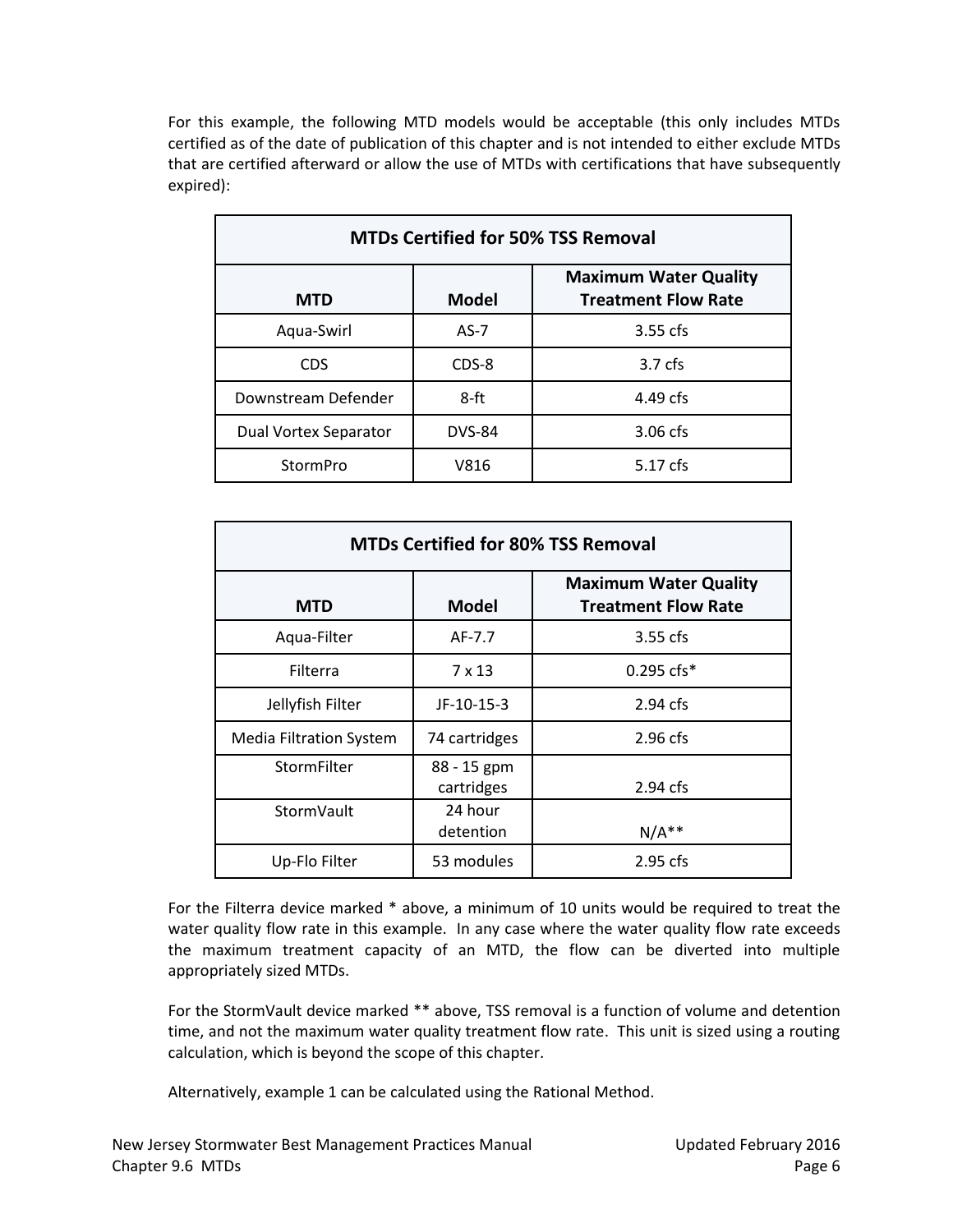**Example 2:** The following parameters apply:

| Area =     | 1 acre                                   |
|------------|------------------------------------------|
| C Value =  | 0.99 (100% Impervious)                   |
| $T_c =$    | 10 minutes (min. value on the IDF curve) |
| Intensity= | 3.2 inches/hour                          |
|            |                                          |

#### **Step #1: Runoff Calculations**

First the Tc must be determined. In this example, the Tc is 10 minutes. This Tc must then be used to determine the intensity, which is done using the rainfall Intensity-Duration Curve for the Water Quality Design Storm located in *Chapter 5: Computing Stormwater Runoff Rates and Volumes.* Using the curve, the intensity is determined to be 3.2 inches/hour. Once the intensity is determined, the flow rate can be calculated with the following equation:

 $Q = C * I * A$ 

Substituting the values noted above yields the following result:

$$
Q = 0.99 * 3.2 * 1 = 3.17 \, \text{cfs}
$$

#### **Step #2: Selecting the appropriate MTD model**

The method for selecting the appropriate MTD model remains unchanged from example 1. As you can see, in this case, the Rational Method produces a slightly higher peak flowrate, which will require some of the MTD units to be slightly larger than what would be required if the calculations were performed with NRCS methodology as shown in example 1. Therefore, while using the Rational Method is simpler, it may be advantageous to use NRCS methodology in many cases. Furthermore the Rational Method may only be used for drainage areas of less than 20 acres.

### **Considerations**

If an MTD is being considered for an outfall retrofit, it is essential to calculate the current Water Quality Design Storm flow rate based on the entire inflow drainage area at the outfall before selecting the MTD. Additionally, the annual cost of components may be a deciding factor in the selection process when considered over the life cycle of an MTD unit. For more information on components which require periodic replacement, refer to the Operations and Maintenance Manual for the MTD being evaluated for suitability.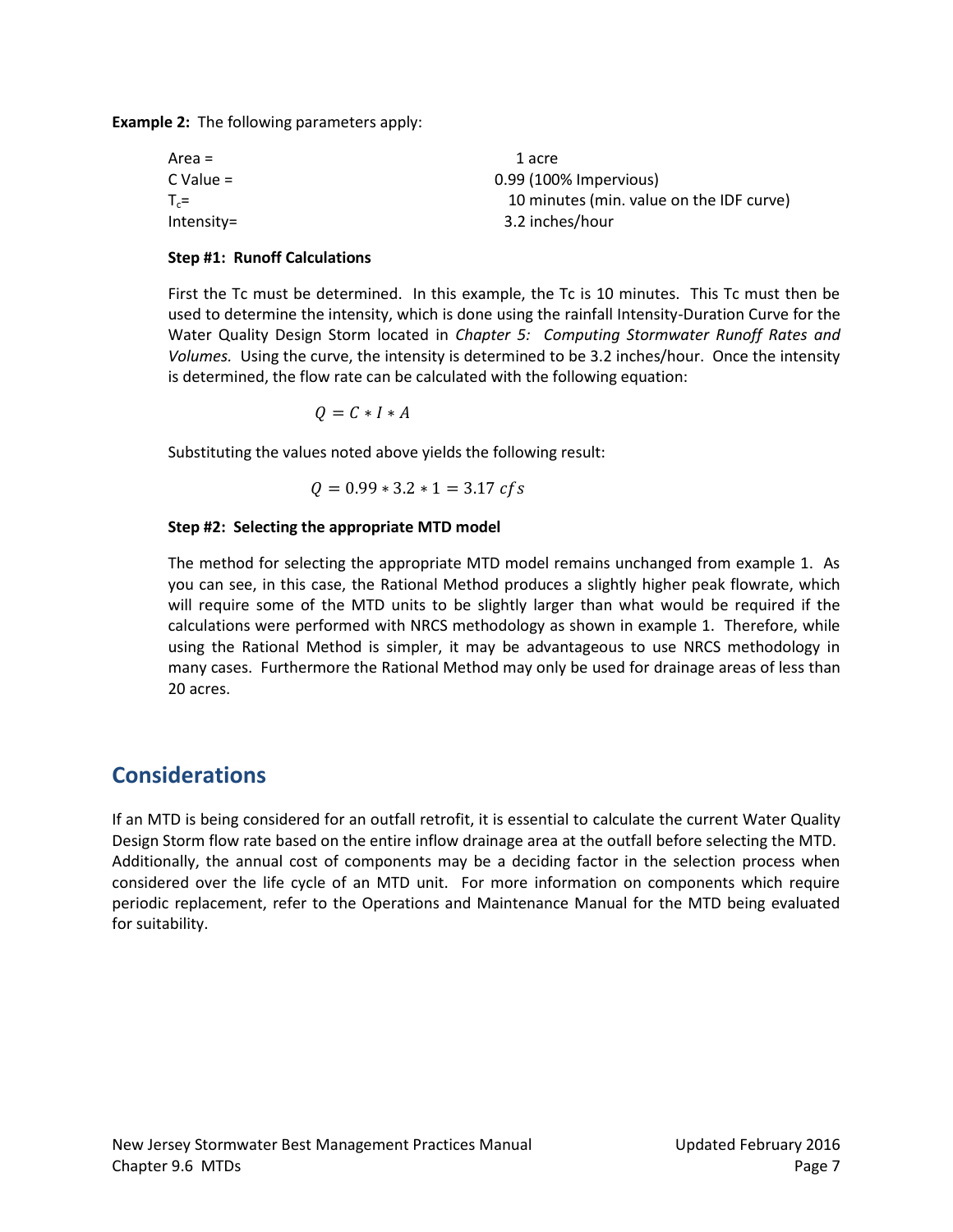### **Maintenance**

Regular and effective maintenance is crucial to ensure effective MTD performance; in addition, maintenance plans are required for all stormwater management facilities associated with a major development. There are a number of required elements in all maintenance plans, pursuant to N.J.A.C. 7:8-5.8; these are discussed in more detail in *Chapter 8: Maintenance of Stormwater Management Measures*. Furthermore, maintenance activities are required through various regulations, including the New Jersey Pollutant Discharge Elimination System (NJPDES) rules, N.J.A.C. 7:14A. Specific maintenance requirements for MTDs are presented below; these requirements must be included in an MTD's maintenance plan.

### **General Maintenance**

- All structural components must be inspected, at least once annually, for cracking, subsidence, spalling, erosion and deterioration.
- Components expected to receive and/or trap debris and sediment must be inspected for clogging at least twice annually.
- **•** During inspections, the MTD must be examined for standing water. If standing water is present in the MTD, and standing water is not a component of the MTD design, corrective action must be taken and the maintenance manual must be revised to prevent similar failures in the future.
- Sediment removal should take place when all runoff has drained from the MTD.
- Disposal of debris, trash, sediment and other waste material must be done at suitable disposal/recycling sites and in compliance with all applicable local, state and federal waste regulations.
- The maintenance plan must indicate the maximum allowable level of oil, sediment and debris accumulation. These levels must be monitored during inspections to ensure that removal of these materials is performed when necessary.
- **IF** In addition to the requirements for maintenance listed above, maintenance in accordance with the MTD manufacturer's recommendations must be included in the maintenance manual and performed as indicated.

### **Vegetated Areas**

- When using an MTD with vegetation, bi-weekly inspections are required when establishing/restoring vegetation.
- A minimum of one inspection during the growing season and one inspection during the nongrowing season is required to ensure the health, density and diversity of the vegetation.
- Mowing/trimming of vegetation must be performed on a regular schedule based on specific site conditions; perimeter grass should be mowed at least once a month during growing season.
- Vegetative cover must be maintained at 85%; damage in excess of 50% must be addressed through replanting in accordance with the original specifications.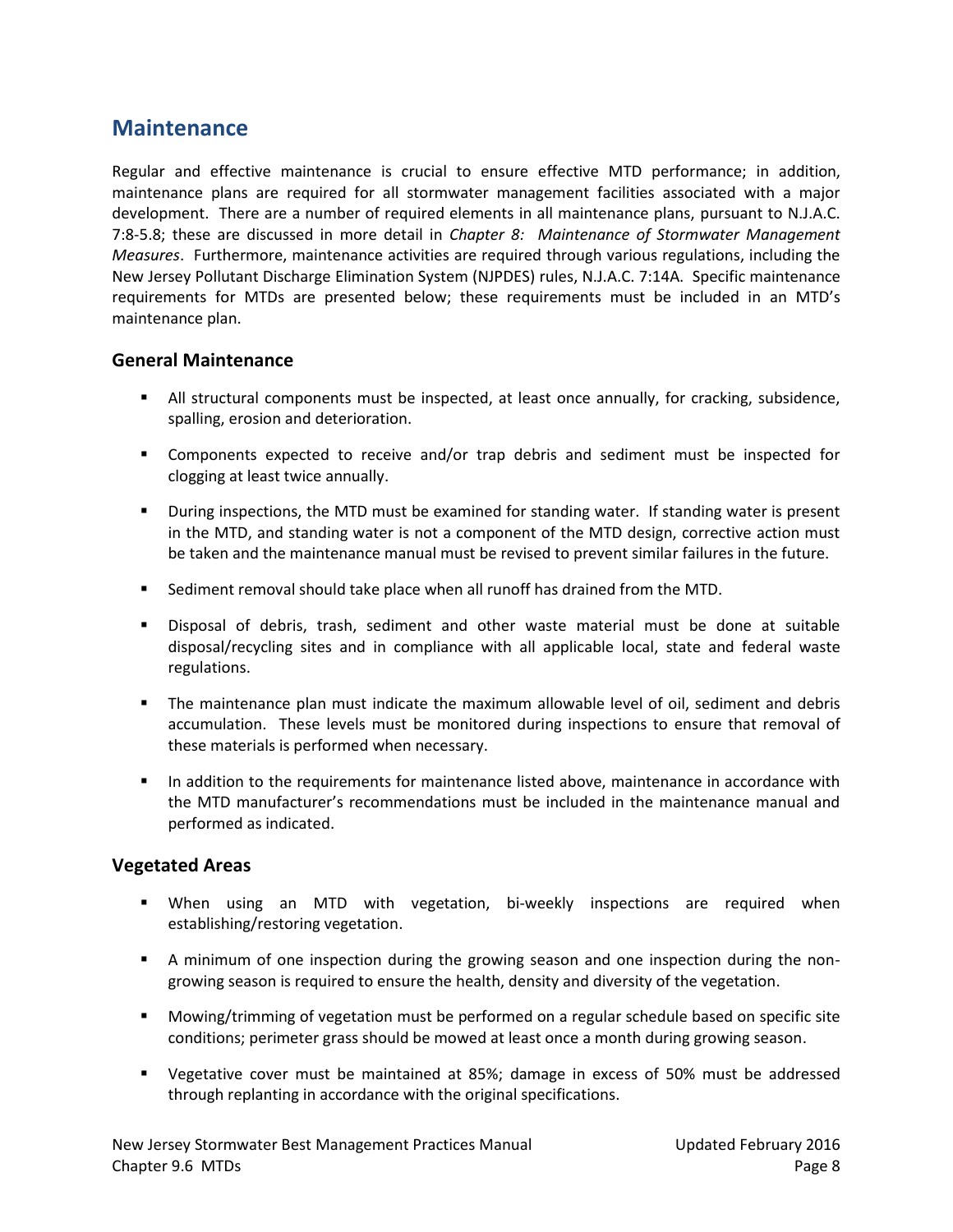- Vegetated areas must be inspected at least once annually for erosion, scour and unwanted growth; any unwanted growth should be removed with minimum disruption to the remaining vegetation.
- All use of fertilizers, pesticides, mechanical treatments and other means to ensure optimum vegetation health must not compromise the intended purpose of the MTD.